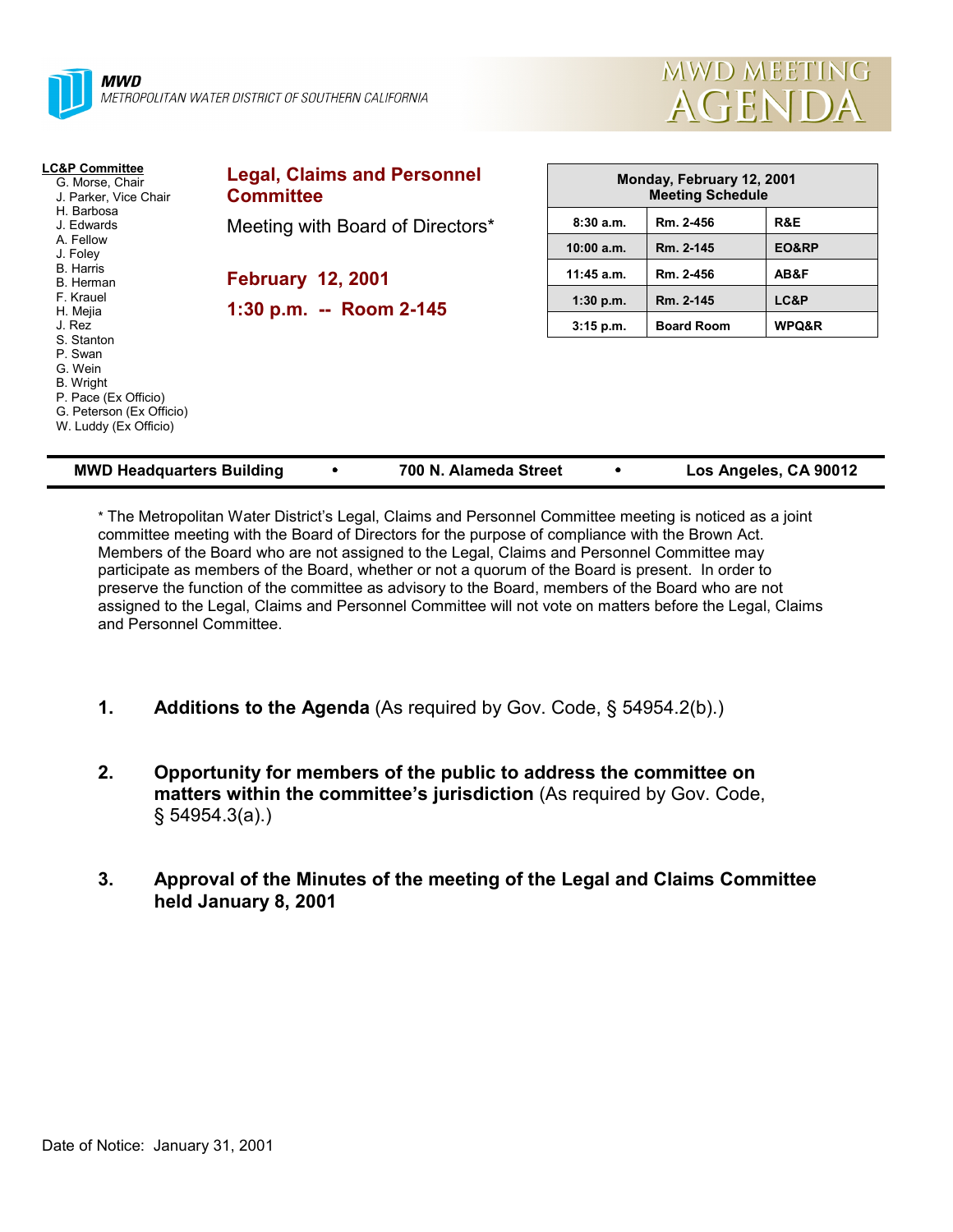## **4. OTHER MATTERS**

- 6Fa. Report on Colorado River matters, including negotiations to develop a California plan for river operations, settlement of the San Luis Rey water rights dispute, Salton Sea issues, and resolution of remaining issues in Arizona v. California before U.S. Supreme Court. (LC&P) **[Any discussion of real property negotiations will be held in closed session. Conference with real property negotiators; agency negotiator: Paul Cunningham; negotiating parties: United States Department of the Interior, State of California, State of Nevada, State of Arizona, Palo Verde Irrigation District, Imperial Irrigation District, Coachella Valley Water District, Los Angeles Department of Water and Power, San Diego County Water Authority, Colorado River Indian Tribes Coalition, San Luis Rey Settlement Parties; property: water rights, Colorado River allocations; under negotiation: price and terms; to be heard in closed session pursuant to Gov. Code § 54956.8. Any discussion of existing litigation will be heard in closed session. Conference with legal counsel—pursuant to Gov. Code § 54956.9(a)]**
- 6Fb. Discussion of Bay-Delta related issues; including progress on developing and implementing the CALFED program; potential litigation regarding the EIR/EIS for the CALFED program and the EIR for the Monterey Amendments to the State Water Contract; and State Water Resources Control Board's Phase 8 hearings to allocate responsibility to meet Bay-Delta environmental obligations. (LC&P) **[Any discussion of litigation will be held in closed session. Conference with legal counsel—(1) existing litigation; parties: water right holders in Bay-Delta watershed; to be heard in closed session pursuant to Gov. Code § 54956.9(a); (2) initiation of litigation (two potential cases); to be heard in closed session pursuant to Gov. Code § 54956.9(c)]**

# **5. CONSENT CALENDAR ITEMS – ACTION**

8-1 Adopt resolution of intent to amend contract and agreement to pool assets and liabilities to increase to the Fourth Level of the 1959 Survivor Benefits through the Public Employees' Retirement System. (LC&P)

# **6. OTHER BOARD ITEMS - ACTION**

9-3 Approve Memorandum of Understanding between The Metropolitan Water District of Southern California and Metropolitan's Supervisors' Association. (LC&P) **(To be distributed at meeting) [Any conference with labor negotiators will be heard in closed session pursuant to Gov. Code § 54957.6. Agency representatives: Joseph E. Tait, Debbie Dillon. Employee organization: Supervisors' Association]**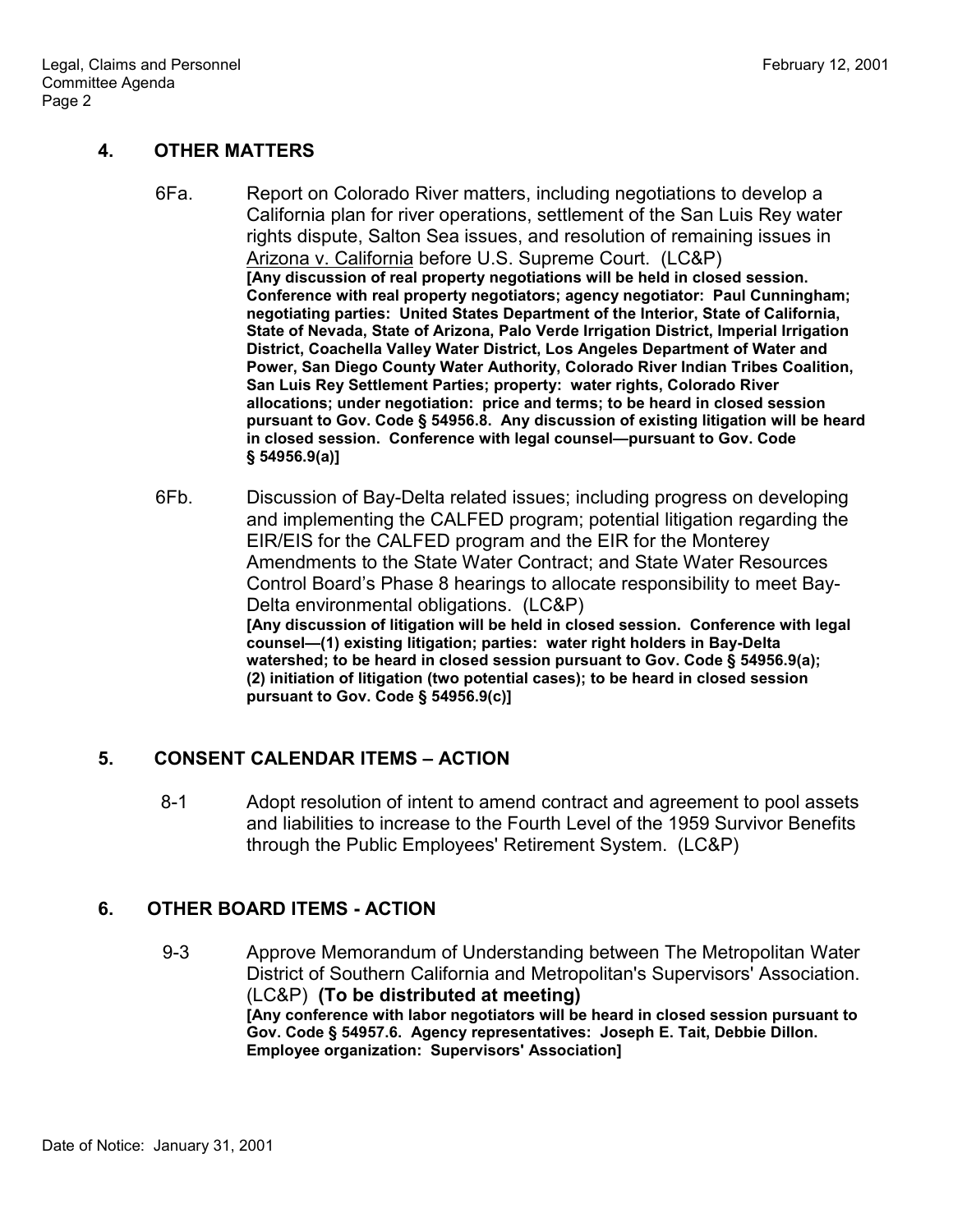- 9-4 Authorization to amend agreement with Geoscience Support Services to increase the maximum amount payable for service in Metropolitan Water District v. Hartford, U. S. District Court Case Nos. CV 00-4040-GHK (Mcx) and CV 00-10536-GHK (Mcx). (LC&P) **[Conference with legal counsel—existing litigation; to be heard in closed session pursuant to Gov. Code § 54956.9(a)]**
- 9-5 Amendment of contract for legal services of The Law Offices of Charles S. LiMandri in Metropolitan Water District v Hartford Financial Services Group, et al., U. S. District Court Case No. CV 00-4040-GHK (Mcx). (LC&P) **[Conference with legal counsel—existing litigation; to be heard in closed session pursuant to Gov. Code § 54956.9(a)]**
- 9-6 Authorize settlement in action entitled Metropolitan Water District v. Hartford Fire Insurance Company, U. S. District Court Case No. CV 99-03825-GHK (Mcx). (LC&P) **[Conference with legal counsel—existing litigation; to be heard in closed session pursuant to Gov. Code § 54956.9(a) and (b)]**
- 9-7 Report on the recent California Supreme Court decision in Hi-Voltage Wire Works, Inc. v. City of San Jose (November 30, 2000) involving Proposition 209, its effect on Metropolitan's business outreach programs, and recommended action concerning current business outreach programs. (LC&P) **[Any discussion of potential litigation (against Metropolitan) will be held in closed session pursuant to Gov. Code § 54956.9(b)]**
- 9-8 Settlement proposal in the matter of Metropolitan Water District v. EOP-Two California Plaza, LLC, Los Angeles Superior Court Case No. BC200673; and amendment of agreements with Bergman, Wedner & Dacey, Inc. and with Fox, Siegler & Spillane, LLP. (LC&P) **(Conference with legal counsel—existing litigation; to be heard in closed session pursuant to Gov. Code § 54956.9(a)]**
- 9-15 Report on San Diego County Water Authority v. Metropolitan Water District, et al., San Diego Superior Court Case No. GIC 761526; and authorize filing of associated litigation. (LC&P) **[Conference with legal counsel—existing and anticipated litigation (one potential case); to be heard in closed session pursuant to Gov. Code § 54956.9(a) and (c)]**

## **7. BOARD INFORMATION ITEMS**

None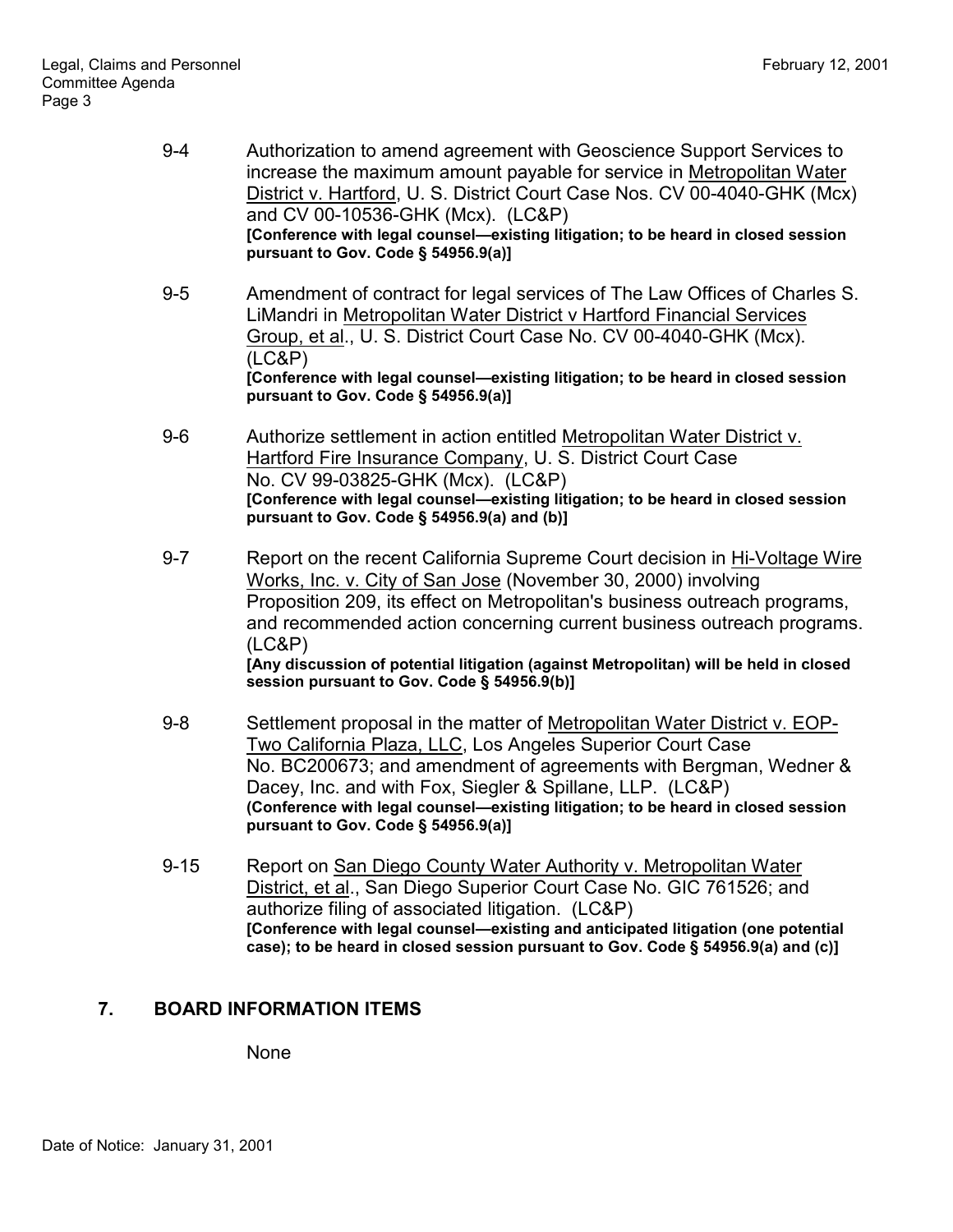#### **8. COMMITTEE ITEMS**

- a. General Counsel's Report of Monthly Activities.
- b. General Counsel's 2000-2001 Business Plan—Second Quarter Update.
- c. Oral update on Inland Feeder Property Condemnation Matters and Threatened Litigation, identified by Owners' Names on **Attachment A**. **[Conference with legal counsel—existing and anticipated litigation; to be heard in closed session pursuant to Gov. Code §§ 54956.9(a) and (b)]**

#### **9. FOLLOW-UP ITEMS**

**None** 

## **10. ADJOURNMENT**

**NOTE:** At the discretion of the committee, all items appearing on this agenda, whether or not expressly listed for action, may be deliberated and may be subject to action by the committee.

This committee reviews items and makes a recommendation for final action to the full Board of Directors. Final action will be taken by the Board of Directors. Agendas for the meeting of the Board of Directors may be obtained from the Executive Secretary. This committee will not take any final action that is binding on the Board, even when a quorum of the Board is present.